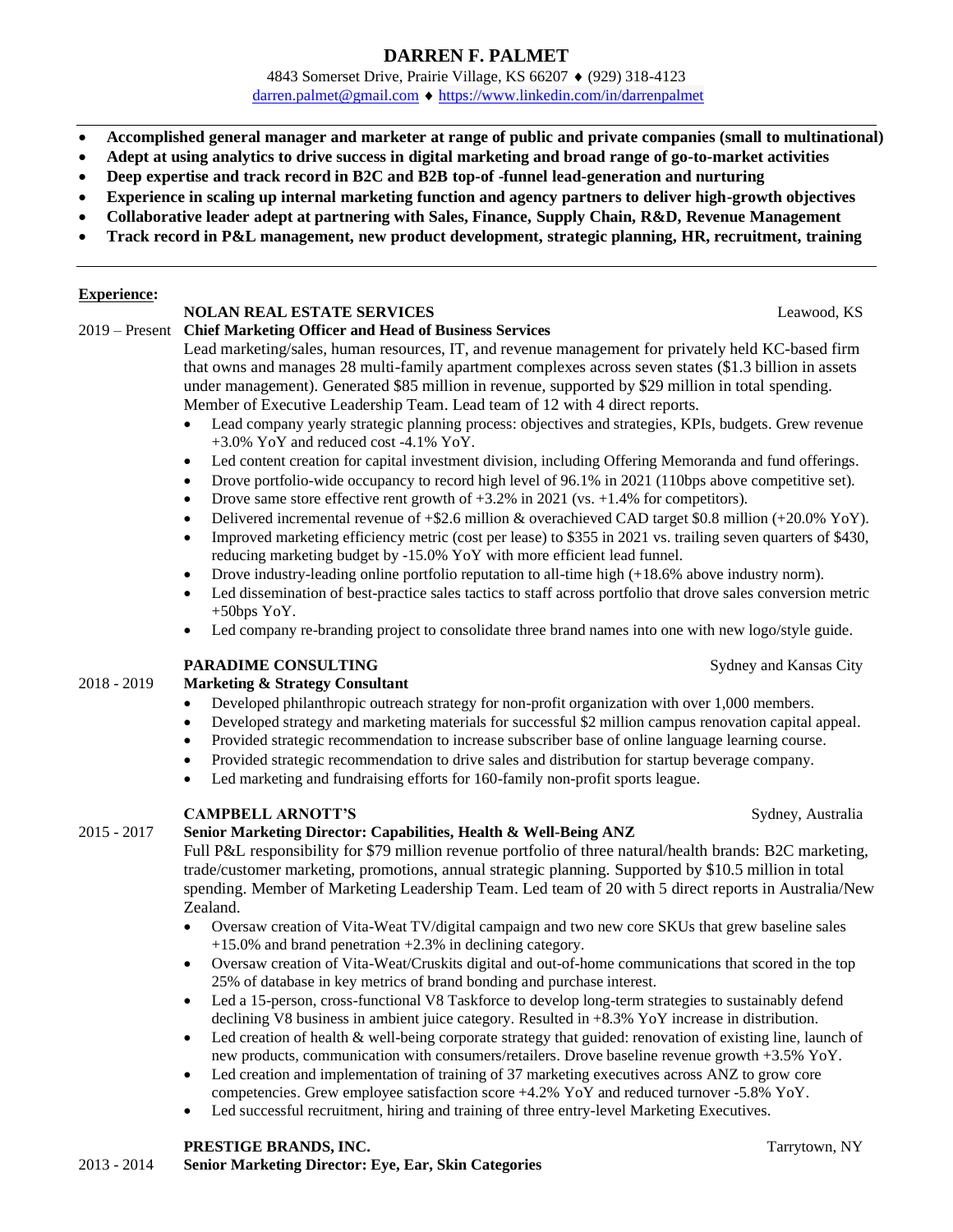Full P&L responsibility for \$170 million revenue portfolio of nine brands: B2C marketing, trade/customer marketing, promotions, annual strategic planning. Supported by \$18 million in total spending. Member of Marketing Leadership Team. Led team of 15 with 2 direct reports.

- Drove robust revenue and profit growth on two largest brands:
	- − Clear Eyes: +7.6% revenue, +23.2% profit, +40 bps share in H1 2014.
	- − Debrox: +10.0% revenue, +8.5% profit, +330 bps share in H1 2014.
- Developed strategic roadmap to position Clear Eyes for future growth, including implementation of new franchise duration claim for 2015 that drove consumer preference.
- Re-launched Triple Action SKU to reach new segment of dryness sufferers who use all-purpose brands.
- Led development and roll-out of internal Marketing Mix Model used company-wide to calculate ROI on marketing spend and drive selection of more efficient tactics. Generated -3.6% efficiency reduction in marketing budget YoY.
- Led integration of Stye and Auro brands into Eye/Ear portfolio since acquisition in Sept. 2014.
- Created and led recruitment program to hire 3 marketers, from Brand Assistant to Sr. Brand Manager.

## 2011 - 2013 **Marketing Director: Household Cleaning Category**

Full P&L responsibility for \$92 million revenue portfolio of four brands: B2C marketing, trade/customer marketing, promotions, annual strategic planning. Supported by \$9 million in total spending. Member of Marketing Leadership Team. Led team of 13 with 2 direct reports.

- After 20 straight quarters of decline, grew revenue, share and bottom line in 4 of last 5 quarters:
	- − Comet: Drove +2.2% revenue YoY, +23.1% profit YoY.
	- − Spic N Span: Drove +10.3% revenue YoY.
- Launched 12 new products that generated \$4.4 million revenue. Partnered with Sales teams to identify opportunities, create sales story and gain distribution in Club, Dollar, Food, Mass: − Comet 2X pack for Sam's Club (\$2.0 million revenue).
	- − Spic N Span spray and dilutables like Mountain Rose for Dollar/Food (\$1.2 million revenue).
- Initiated several cost-reduction projects that netted \$3.4 million in savings over two years.
- Launched and helped gain distribution for new products that generated incremental \$3.5 million revenue, including Comet Stainless Steel line and Comet 2X Powder and Cream.

#### **UNILEVER BEST FOODS** Englewood Cliffs, NJ

#### 2010 – 2011 **Senior Brand Building Manager: Lipton Tea**

Full P&L responsibility for \$600 million revenue brand with 50 SKUs: B2C and B2B marketing, trade/customer marketing, promotions, annual strategic planning. Planned and executed \$35 million total budget with four agencies. Led cross-functional team of 18 with 2 direct reports and 2 summer interns.

- Drove revenue growth of +1.0% YoY and share growth of +3.4% YoY in declining category.
- Led go-to-market plan for launch of Lipton Tea & Honey sticks innovation worth \$51 million.
- Developed and sold \$15 million in incremental distribution of innovations (+2.5% YoY revenue increase).
- Led successful Summer 2010 Family Iced Tea digital campaign with consumer promotion overlay, resulting in highest twelve-week dollar share (+1.70ppt) in over a year.
- Initiated successful in-store co-merchandising partnership at Kroger with Pepsi-Lipton Ready-To-Drink business in Summer 2010, delivering +27% increase in EQ sales versus 2009.

## 2008 - 2010 **Brand Development Manager: I Can't Believe It's Not Butter!**

- Re-launched \$420 million revenue ICBINB! brand, leading cross-functional team in product reformulation to support "tastes just as good as butter" claim, breakthrough packaging, TV ad: − Delivered +9.0% revenue growth in declining category and three separate price increases.
	- − TV ad brand and message linkage scored +15% above category norms.
- Led 50-person cross-functional team to remove hydrogenated oils from North American margarine business, increasing baseline sales in declining category +4.5% YoY.
- Developed packaging, TV/Print ads, and in-market activation that delivered +0.8ppt. dollar share growth in 2010. Highly persuasive TV ad scored in top 30% of Foods database in awareness/persuasion.
- Launched Cooking & Baking sticks with TV/Print ads that scored in top 30% of Foods database.
- Managed three direct reports; managed summer interns for 2008 and 2009 (both returned full-time).

#### 2006 – 2008 **Senior Shopper Marketing Manager: Spreads and Dressings Categories**

- Led successful re-integration of Shopper Marketing function into twenty-seven brand teams and 60+ marketing executive. Realized -5.9% in cost savings YoY on \$42 million budget.
- Developed \$19.0 million in co-marketing programs per year with key retailers for eight brands.
- Developed shopper marketing component of Country Crock's activation partnership with America's Second Harvest charity, delivering +0.90ppt. dollar share growth in 2008.